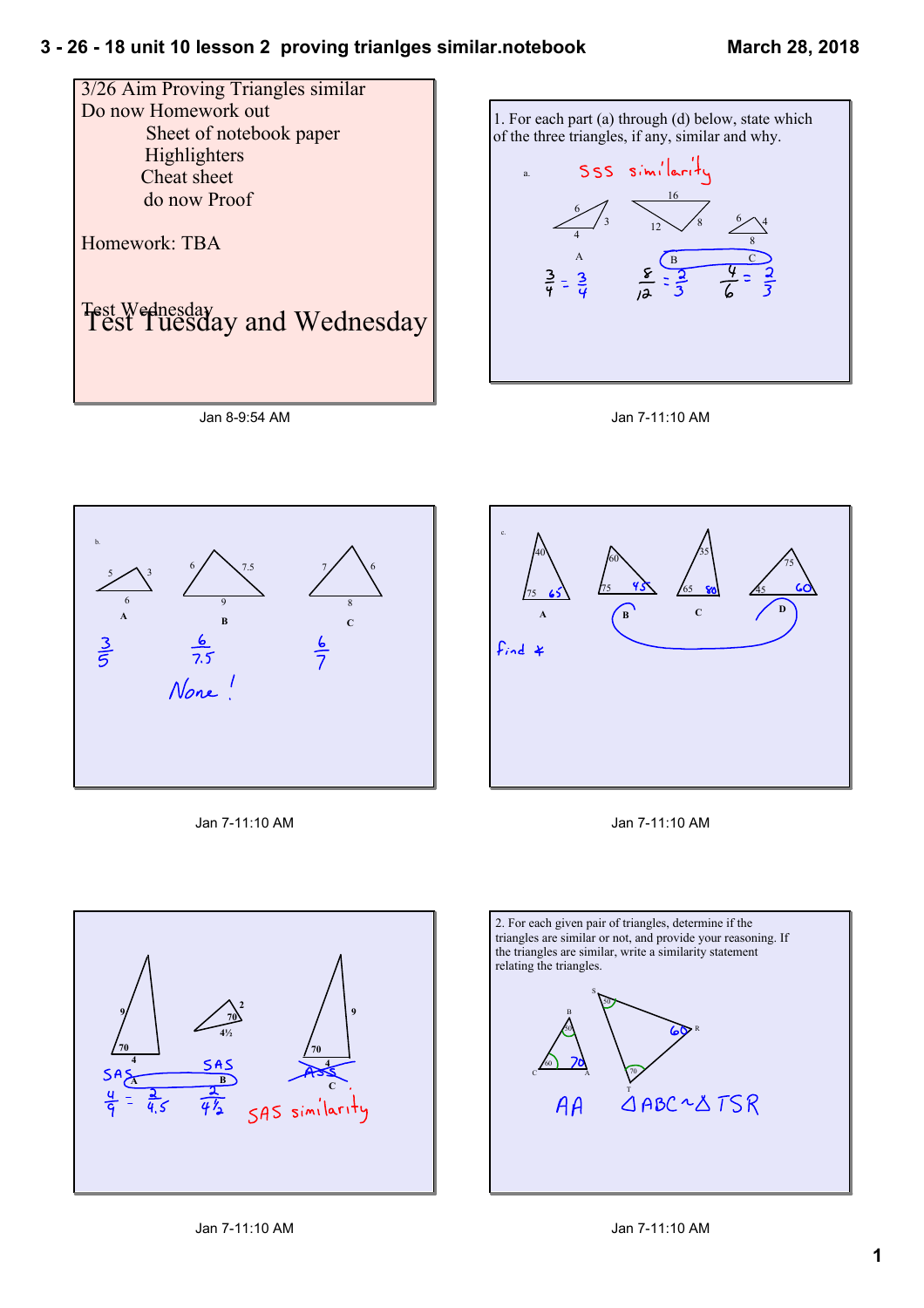









Jan 7-11:10 AM







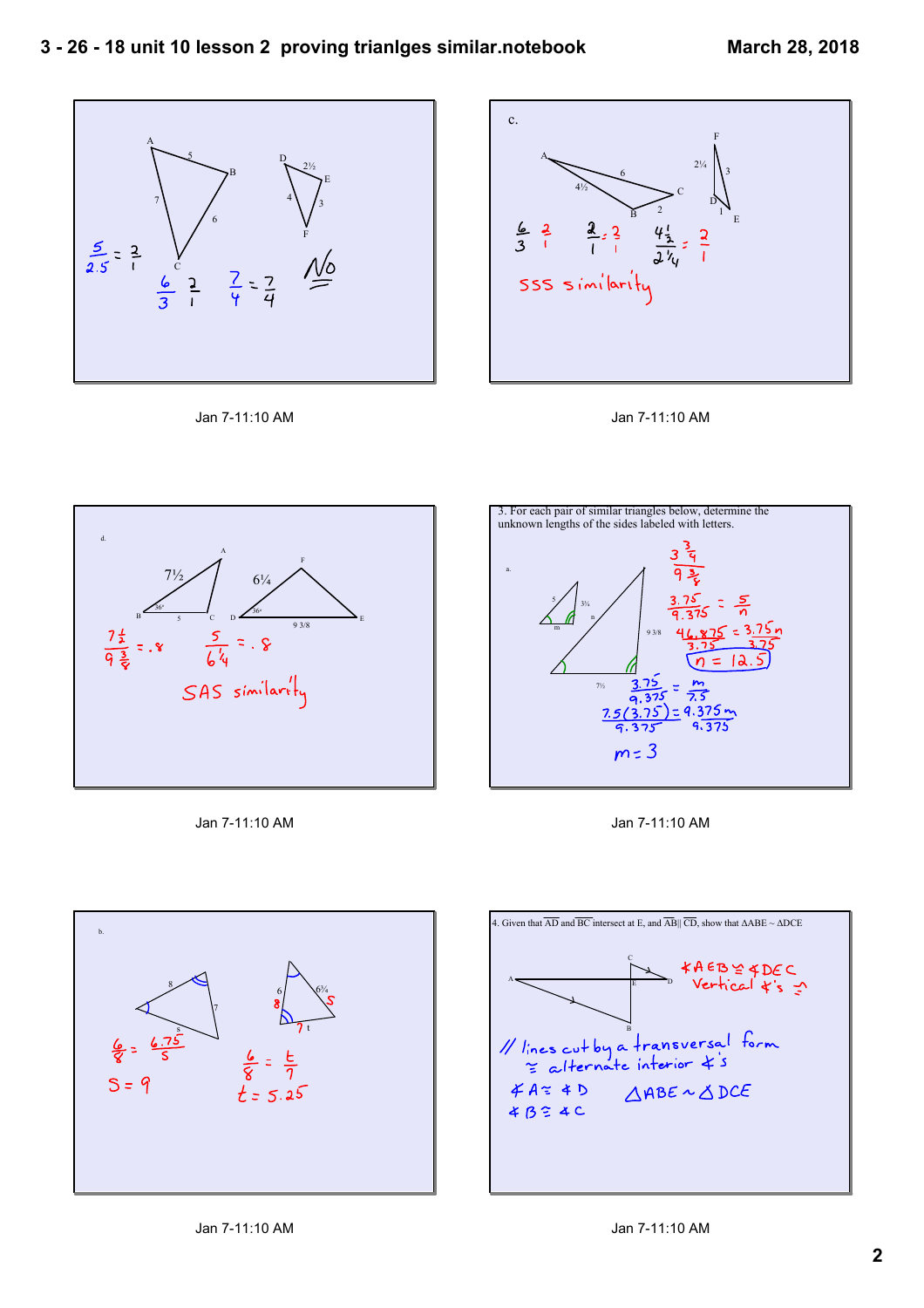

Feb 17-8:44 AM

Feb 17-8:44 AM



Mar 27-3:18 PM

Jan 8-9:55 AM



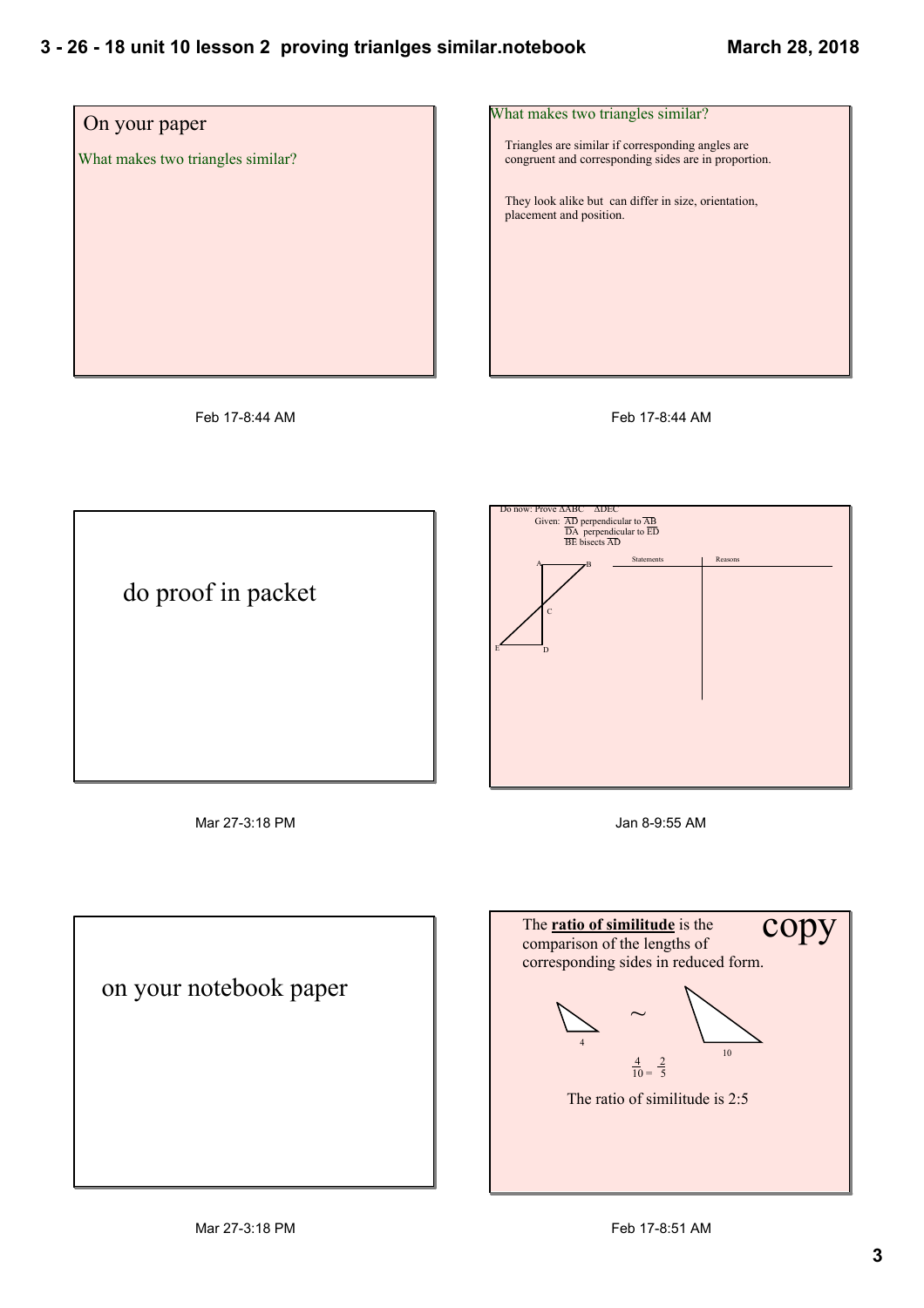







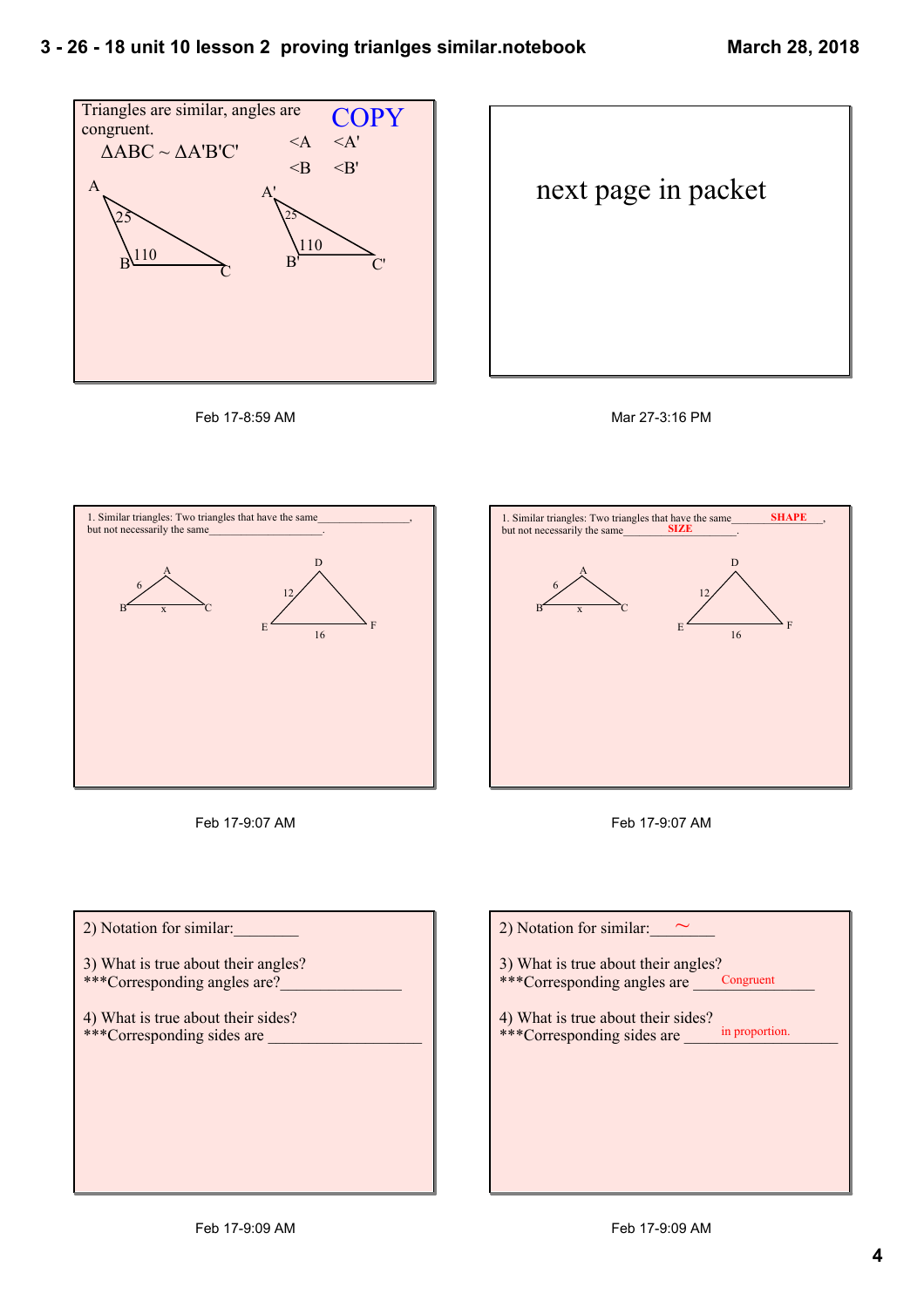









Feb 17-9:22 AM





Feb 17-9:40 AM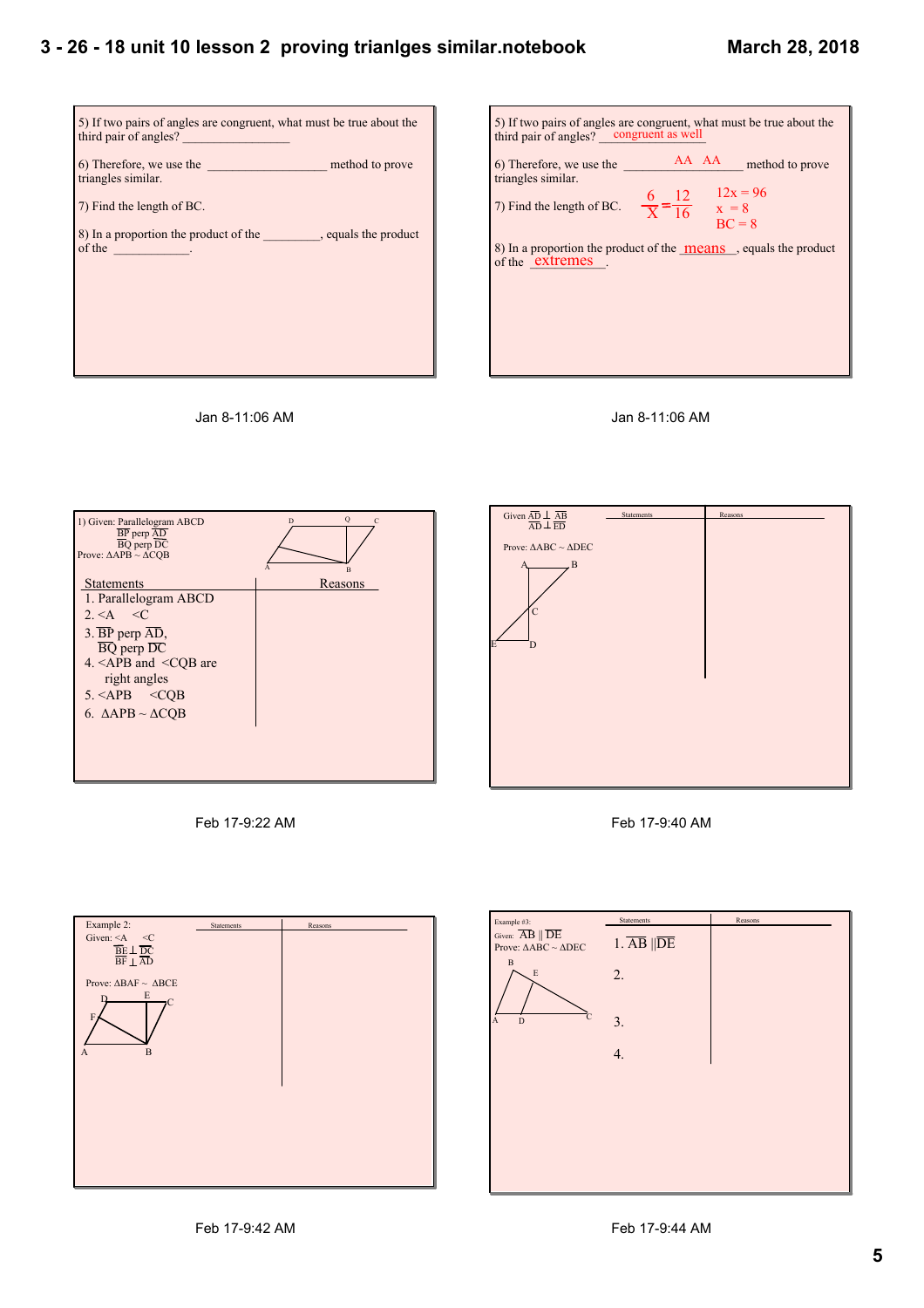









Jan 8-9:55 AM





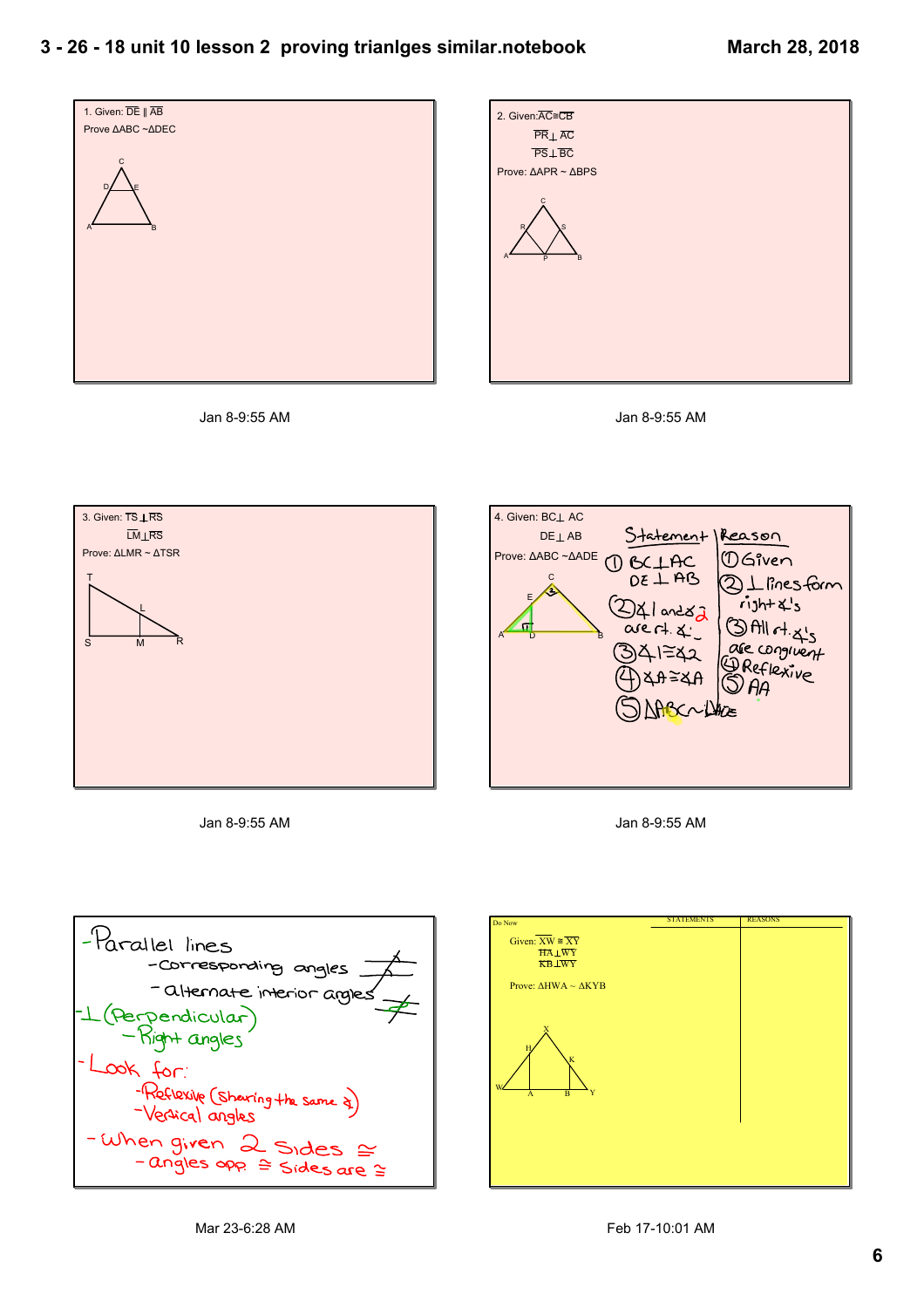







Feb 17-10:13 AM

| * Remember !! If two triangles are similar, then the corresponding<br>sides of the two triangles are in proportion. |
|---------------------------------------------------------------------------------------------------------------------|
| Once you prove that triangle 1 is similar to triangle 2, you can set<br>up the following proportion:                |
| side of $\Lambda$ 1<br>another side of $\Delta 1$<br>corresponding side of $\Delta 2$<br>Corresponding side of 2    |
|                                                                                                                     |



Corresponding SIDES of similar triangles are in proportion.

this is your new reason

In order to prove a **proportion** you must prove that the two triangles are similar first AA≅AA.

# copy and highlight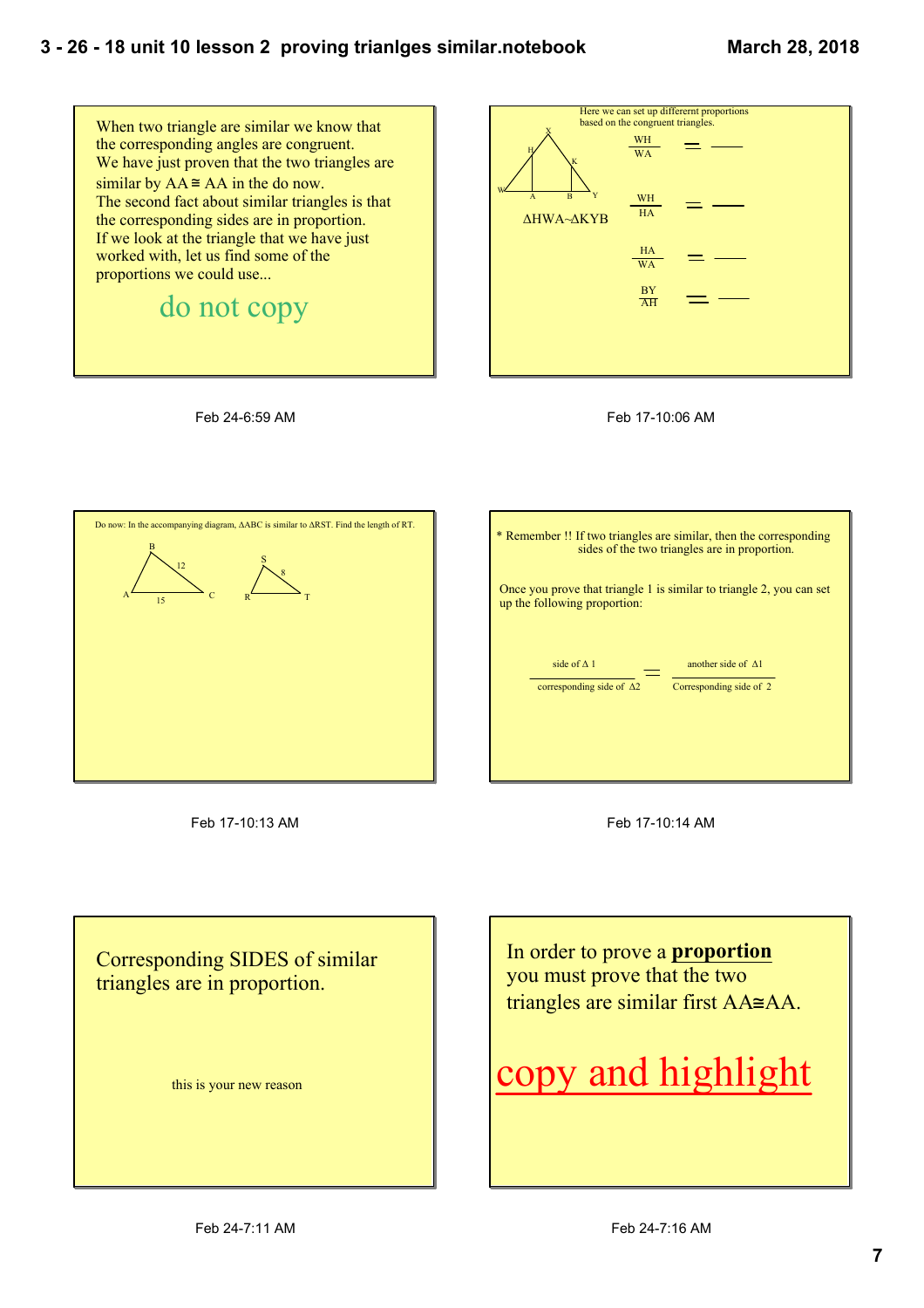









Jan 9-9:44 AM





Jan 9-9:44 AM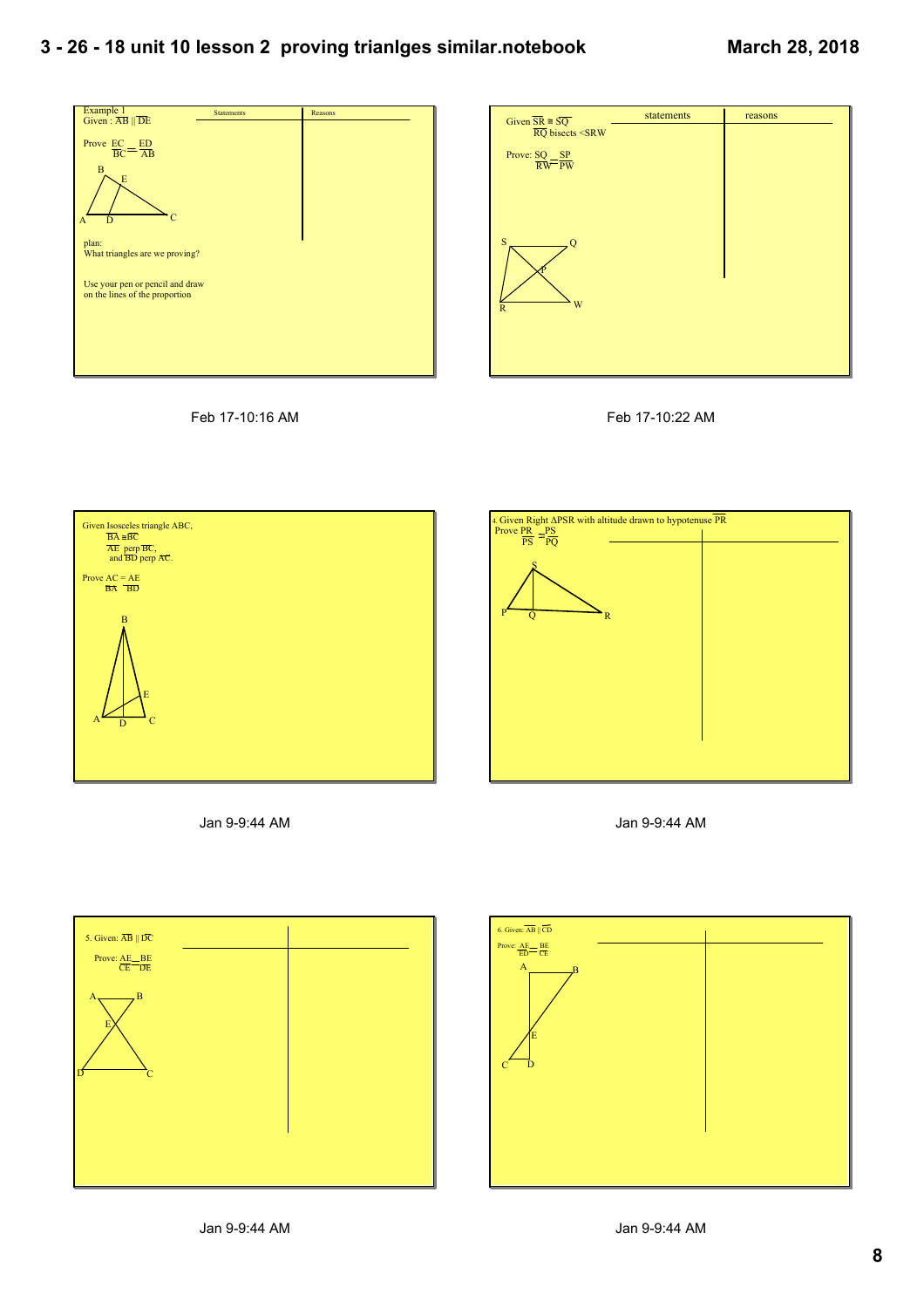



Jan 9-9:44 AM





Jan 89:55 AM Jan 89:55 AM





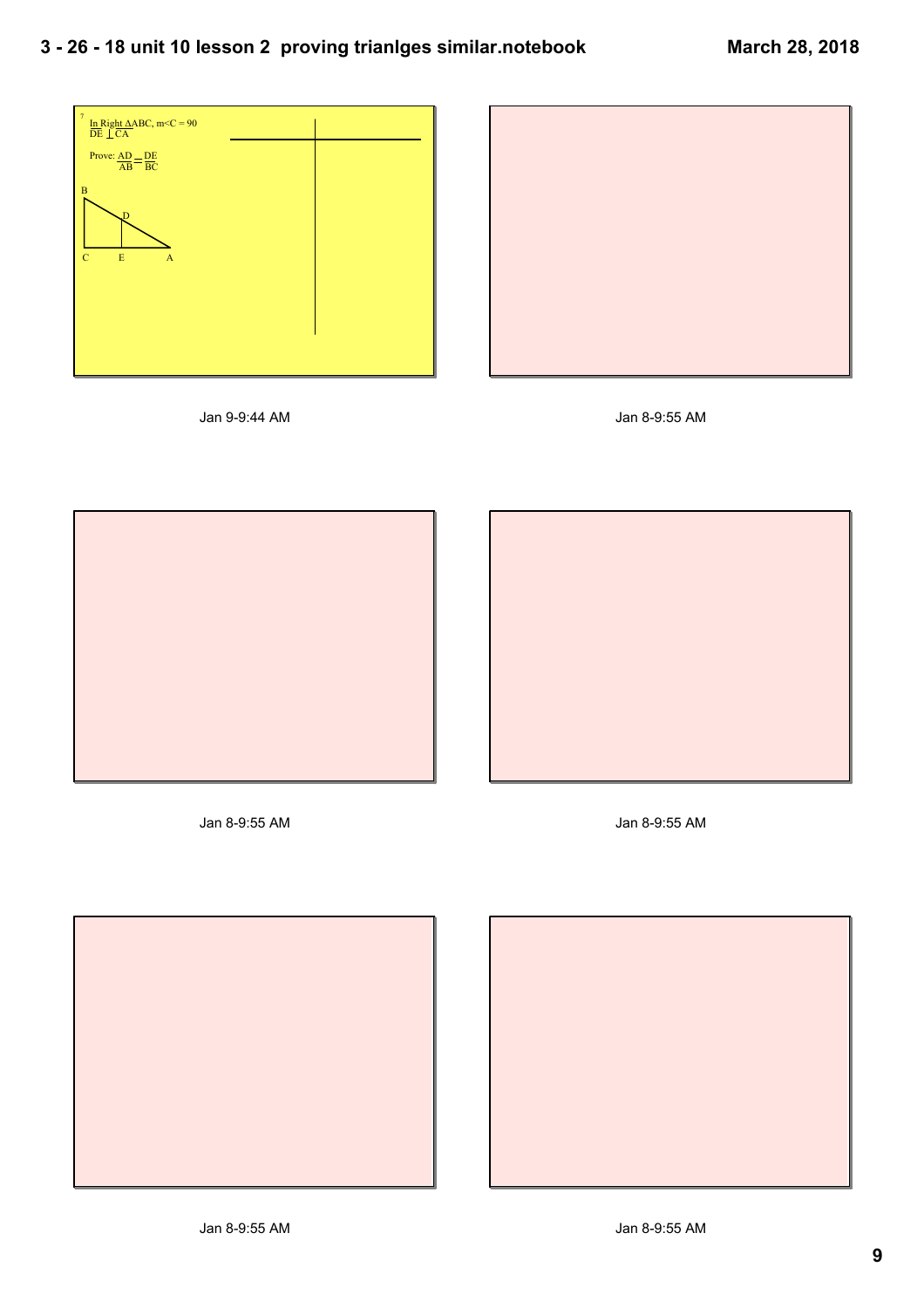